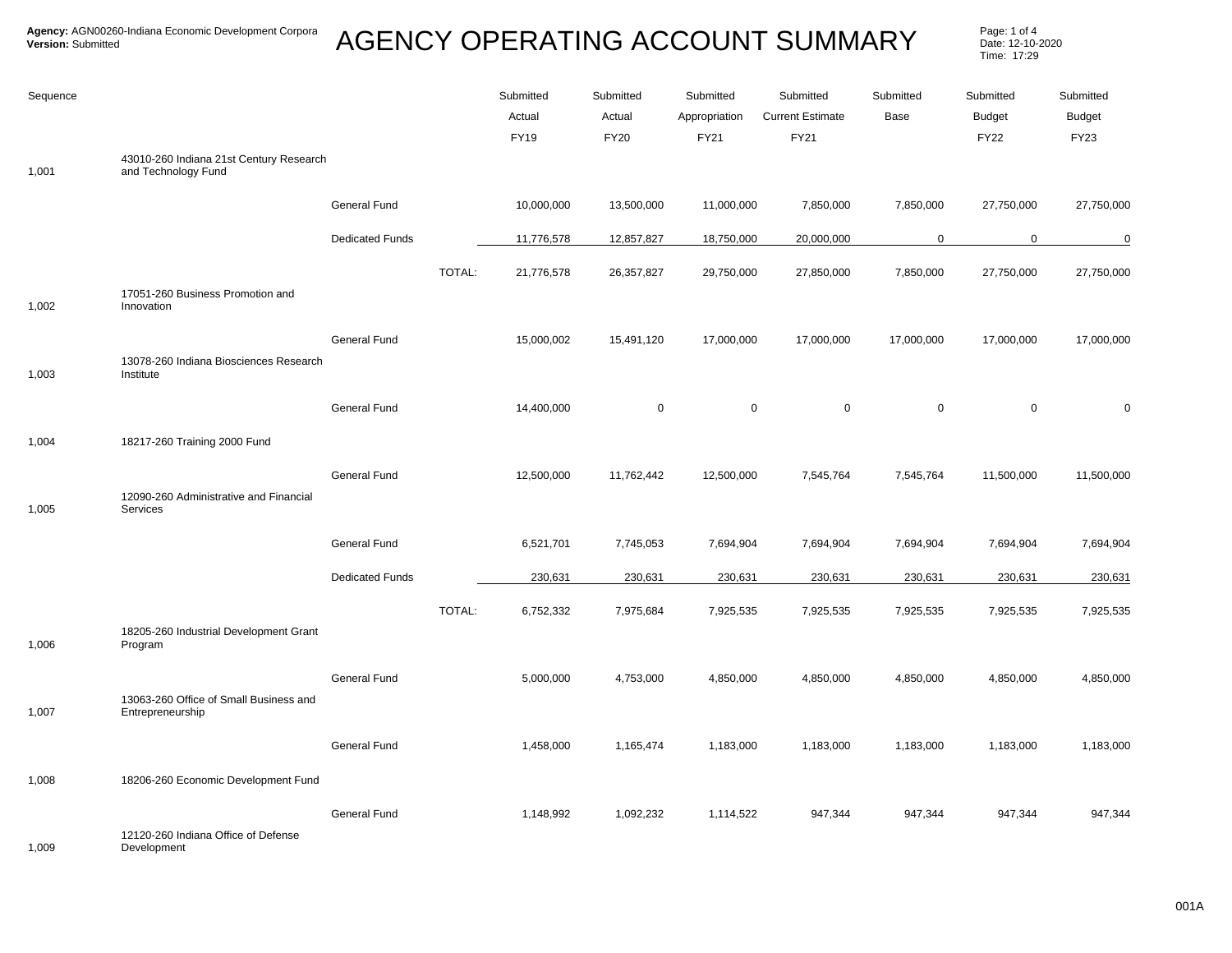## AGENCY OPERATING ACCOUNT SUMMARY Page: 2 of 4

Date: 12-10-2020 Time: 17:29

| Sequence |                                                          |                               | Submitted   | Submitted   | Submitted     | Submitted                        | Submitted   | Submitted     | Submitted     |
|----------|----------------------------------------------------------|-------------------------------|-------------|-------------|---------------|----------------------------------|-------------|---------------|---------------|
|          |                                                          |                               | Actual      | Actual      | Appropriation | <b>Current Estimate</b>          | Base        | <b>Budget</b> | <b>Budget</b> |
|          |                                                          |                               | <b>FY19</b> | <b>FY20</b> | FY21          | <b>FY21</b>                      |             | <b>FY22</b>   | <b>FY23</b>   |
|          |                                                          | <b>General Fund</b>           | $\pmb{0}$   | 583,245     |               | $\mathbf 0$<br>523,627           | 523,627     | 523,627       | 523,627       |
| 1,010    | 13079-260 Motorsports Improvement<br>Program             |                               |             |             |               |                                  |             |               |               |
|          |                                                          | <b>General Fund</b>           | 137,560     | 43,688      |               | $\mathsf{O}\xspace$<br>$\pmb{0}$ | $\mathsf 0$ | $\pmb{0}$     | $\Omega$      |
| 1,011    | 18219-260 Business Promotion Program                     |                               |             |             |               |                                  |             |               |               |
|          |                                                          | <b>General Fund</b>           | 4           | $\mathbf 0$ |               | $\mathbf 0$<br>$\mathsf 0$       | $\mathbf 0$ | $\pmb{0}$     | $\mathbf 0$   |
| 1,012    | 45770-260 Skills Enhancement Fund                        |                               |             |             |               |                                  |             |               |               |
|          |                                                          | <b>Dedicated Funds</b>        | 3,520,181   | $\mathbf 0$ |               | $\mathsf 0$<br>$\mathsf 0$       | $\mathbf 0$ | $\mathbf 0$   | $\mathbf 0$   |
|          |                                                          | <b>Transferred Funding In</b> | 11,479,349  | 8,749,596   | 17,203,474    | 7,545,674                        | 7,545,674   | 11,500,000    | 11,500,000    |
|          |                                                          | TOTAL:                        | 14,999,530  | 8,749,596   | 17,203,474    | 7,545,674                        | 7,545,674   | 11,500,000    | 11,500,000    |
| 1,013    | 17010-260 Orange County Regional<br>Economic Development |                               |             |             |               |                                  |             |               |               |
|          |                                                          | <b>Dedicated Funds</b>        | 2,533,483   | 3,440,616   | 3,000,000     | 1,288,000                        | 1,288,000   | 1,288,000     | 1,288,000     |
| 1,014    | 48340-260 Indiana Promotion Fund                         |                               |             |             |               |                                  |             |               |               |
|          |                                                          | <b>Dedicated Funds</b>        | 1,384,996   | 2,655,792   | 1,375,000     | 480,509                          | 480,509     | 480,509       | 480,509       |
| 1,015    | 52210-260 Industrial Development Grant<br>Program        |                               |             |             |               |                                  |             |               |               |
|          |                                                          | <b>Dedicated Funds</b>        | 223,070     | 1,197,570   |               | $\mathsf 0$<br>0                 | $\mathbf 0$ | 0             | $\Omega$      |
|          |                                                          | <b>Transferred Funding In</b> | 4,850,000   | 4,753,000   | 4,850,000     | 4,850,000                        | 4,850,000   | 4,850,000     | 4,850,000     |
|          |                                                          | TOTAL:                        | 5,073,070   | 5,950,570   | 4,850,000     | 4,850,000                        | 4,850,000   | 4,850,000     | 4,850,000     |
| 1,016    | 45810-260 Economic Development Grant<br>and Loan Program |                               |             |             |               |                                  |             |               |               |
|          |                                                          | <b>Dedicated Funds</b>        | 798,342     | $\mathbf 0$ |               | $\mathsf 0$<br>0                 | $\mathsf 0$ | $\mathbf 0$   | $\mathbf 0$   |
|          |                                                          | <b>Transferred Funding In</b> | 1,114,522   | 436,027     | 1,180,000     | 947,344                          | 947,344     | 947,344       | 947,344       |
|          |                                                          | TOTAL:                        | 1,912,864   | 436,027     | 1,180,000     | 947,344                          | 947,344     | 947,344       | 947,344       |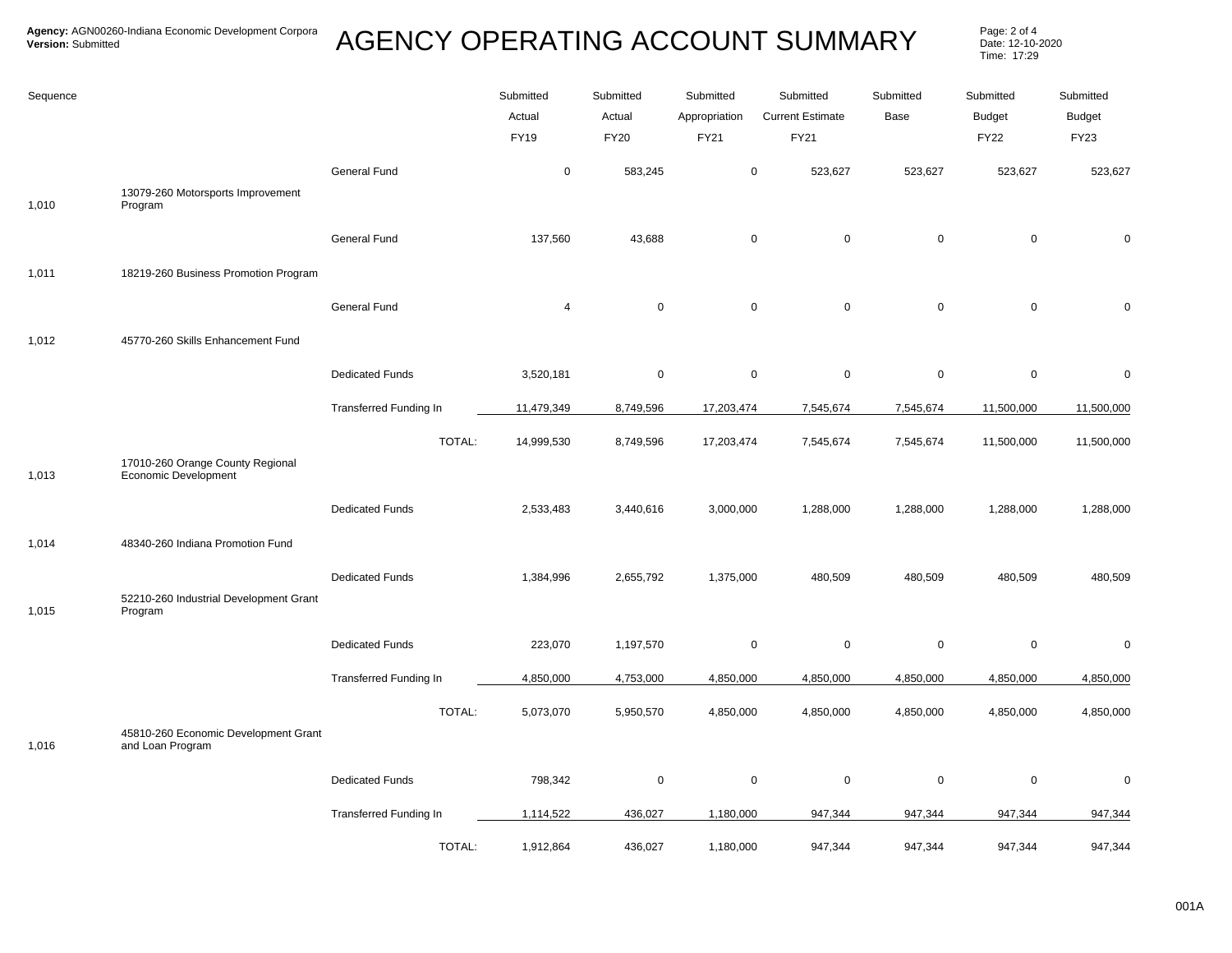## AGENCY OPERATING ACCOUNT SUMMARY Page: 3 of 4

Date: 12-10-2020 Time: 17:29

| 32010-260 Enterprise Zone Program<br>1,017<br>$\mathsf 0$<br>$\mathsf{O}\xspace$<br>$\mathsf{O}\xspace$<br>$\mathsf 0$<br><b>Dedicated Funds</b><br>718,175<br>$\mathbf 0$<br>0<br>48342-260 Business Development Loan<br>1,018<br>Program<br><b>Dedicated Funds</b><br>1,143<br>243,734<br>500,000<br>500,000<br>500,000<br>500,000<br>$-1,143$<br>48344-260 Capital Access Program<br>1,019<br>70,844<br>$\mathbf 0$<br>$\mathsf{O}\xspace$<br>$\mathsf{O}\xspace$<br>$\mathsf{O}\xspace$<br><b>Dedicated Funds</b><br>360,471<br>$\pmb{0}$<br>Transferred Funding In<br>$\mathbf 0$<br>500,000<br>500,000<br>$\mathbf 0$<br>$\mathbf 0$<br>500,000<br>500,000<br>TOTAL:<br>$\mathsf{O}\xspace$<br>70,844<br>360,471<br>500,000<br>500,000<br>500,000<br>500,000<br>1,020<br>56510-260 Regional Cities<br>$\mathsf{O}\xspace$<br><b>Dedicated Funds</b><br>$\mathsf 0$<br>$\mathbf 0$<br>$\mathsf 0$<br>$\mathbf 0$<br>310,415<br>0<br>61510-260 IEDC SBA Fund<br>1,021<br><b>Federal Funds</b><br>2,271,476<br>2,302,405<br>2,302,405<br>2,302,405<br>2,168,935<br>2,737,844<br>2,302,405<br><b>Transferred Funding In</b><br>458,000<br>780,000<br>$\mathbf 0$<br>780,000<br>780,000<br>780,000<br>780,000<br>TOTAL:<br>2,626,935<br>3,517,844<br>2,271,476<br>3,082,405<br>3,082,405<br>3,082,405<br>3,082,405<br>1,022<br>61525-260 IEDC DOD Fund<br><b>Federal Funds</b><br>716,879<br>387,828<br>404,744<br>1,201,782<br>716,879<br>716,879<br>716,879 | Sequence |  | Submitted<br>Actual<br><b>FY19</b> | Submitted<br>Actual<br><b>FY20</b> | Submitted<br>Appropriation<br>FY21 | Submitted<br><b>Current Estimate</b><br><b>FY21</b> | Submitted<br>Base | Submitted<br><b>Budget</b><br><b>FY22</b> | Submitted<br><b>Budget</b><br><b>FY23</b> |
|----------------------------------------------------------------------------------------------------------------------------------------------------------------------------------------------------------------------------------------------------------------------------------------------------------------------------------------------------------------------------------------------------------------------------------------------------------------------------------------------------------------------------------------------------------------------------------------------------------------------------------------------------------------------------------------------------------------------------------------------------------------------------------------------------------------------------------------------------------------------------------------------------------------------------------------------------------------------------------------------------------------------------------------------------------------------------------------------------------------------------------------------------------------------------------------------------------------------------------------------------------------------------------------------------------------------------------------------------------------------------------------------------------------------------------------------------------------|----------|--|------------------------------------|------------------------------------|------------------------------------|-----------------------------------------------------|-------------------|-------------------------------------------|-------------------------------------------|
|                                                                                                                                                                                                                                                                                                                                                                                                                                                                                                                                                                                                                                                                                                                                                                                                                                                                                                                                                                                                                                                                                                                                                                                                                                                                                                                                                                                                                                                                |          |  |                                    |                                    |                                    |                                                     |                   |                                           |                                           |
|                                                                                                                                                                                                                                                                                                                                                                                                                                                                                                                                                                                                                                                                                                                                                                                                                                                                                                                                                                                                                                                                                                                                                                                                                                                                                                                                                                                                                                                                |          |  |                                    |                                    |                                    |                                                     |                   |                                           |                                           |
|                                                                                                                                                                                                                                                                                                                                                                                                                                                                                                                                                                                                                                                                                                                                                                                                                                                                                                                                                                                                                                                                                                                                                                                                                                                                                                                                                                                                                                                                |          |  |                                    |                                    |                                    |                                                     |                   |                                           |                                           |
|                                                                                                                                                                                                                                                                                                                                                                                                                                                                                                                                                                                                                                                                                                                                                                                                                                                                                                                                                                                                                                                                                                                                                                                                                                                                                                                                                                                                                                                                |          |  |                                    |                                    |                                    |                                                     |                   |                                           |                                           |
|                                                                                                                                                                                                                                                                                                                                                                                                                                                                                                                                                                                                                                                                                                                                                                                                                                                                                                                                                                                                                                                                                                                                                                                                                                                                                                                                                                                                                                                                |          |  |                                    |                                    |                                    |                                                     |                   |                                           |                                           |
|                                                                                                                                                                                                                                                                                                                                                                                                                                                                                                                                                                                                                                                                                                                                                                                                                                                                                                                                                                                                                                                                                                                                                                                                                                                                                                                                                                                                                                                                |          |  |                                    |                                    |                                    |                                                     |                   |                                           |                                           |
|                                                                                                                                                                                                                                                                                                                                                                                                                                                                                                                                                                                                                                                                                                                                                                                                                                                                                                                                                                                                                                                                                                                                                                                                                                                                                                                                                                                                                                                                |          |  |                                    |                                    |                                    |                                                     |                   |                                           |                                           |
|                                                                                                                                                                                                                                                                                                                                                                                                                                                                                                                                                                                                                                                                                                                                                                                                                                                                                                                                                                                                                                                                                                                                                                                                                                                                                                                                                                                                                                                                |          |  |                                    |                                    |                                    |                                                     |                   |                                           |                                           |
|                                                                                                                                                                                                                                                                                                                                                                                                                                                                                                                                                                                                                                                                                                                                                                                                                                                                                                                                                                                                                                                                                                                                                                                                                                                                                                                                                                                                                                                                |          |  |                                    |                                    |                                    |                                                     |                   |                                           |                                           |
|                                                                                                                                                                                                                                                                                                                                                                                                                                                                                                                                                                                                                                                                                                                                                                                                                                                                                                                                                                                                                                                                                                                                                                                                                                                                                                                                                                                                                                                                |          |  |                                    |                                    |                                    |                                                     |                   |                                           |                                           |
|                                                                                                                                                                                                                                                                                                                                                                                                                                                                                                                                                                                                                                                                                                                                                                                                                                                                                                                                                                                                                                                                                                                                                                                                                                                                                                                                                                                                                                                                |          |  |                                    |                                    |                                    |                                                     |                   |                                           |                                           |
|                                                                                                                                                                                                                                                                                                                                                                                                                                                                                                                                                                                                                                                                                                                                                                                                                                                                                                                                                                                                                                                                                                                                                                                                                                                                                                                                                                                                                                                                |          |  |                                    |                                    |                                    |                                                     |                   |                                           |                                           |
|                                                                                                                                                                                                                                                                                                                                                                                                                                                                                                                                                                                                                                                                                                                                                                                                                                                                                                                                                                                                                                                                                                                                                                                                                                                                                                                                                                                                                                                                |          |  |                                    |                                    |                                    |                                                     |                   |                                           |                                           |
|                                                                                                                                                                                                                                                                                                                                                                                                                                                                                                                                                                                                                                                                                                                                                                                                                                                                                                                                                                                                                                                                                                                                                                                                                                                                                                                                                                                                                                                                |          |  |                                    |                                    |                                    |                                                     |                   |                                           |                                           |
|                                                                                                                                                                                                                                                                                                                                                                                                                                                                                                                                                                                                                                                                                                                                                                                                                                                                                                                                                                                                                                                                                                                                                                                                                                                                                                                                                                                                                                                                |          |  |                                    |                                    |                                    |                                                     |                   |                                           |                                           |
| <b>Transferred Funding In</b><br>365,000<br>385,474<br>400,000<br>403,000<br>403,000<br>403,000<br>403,000                                                                                                                                                                                                                                                                                                                                                                                                                                                                                                                                                                                                                                                                                                                                                                                                                                                                                                                                                                                                                                                                                                                                                                                                                                                                                                                                                     |          |  |                                    |                                    |                                    |                                                     |                   |                                           |                                           |
| TOTAL:<br>752,828<br>790,218<br>1,601,782<br>1,119,879<br>1,119,879<br>1,119,879<br>1,119,879                                                                                                                                                                                                                                                                                                                                                                                                                                                                                                                                                                                                                                                                                                                                                                                                                                                                                                                                                                                                                                                                                                                                                                                                                                                                                                                                                                  |          |  |                                    |                                    |                                    |                                                     |                   |                                           |                                           |
| 61515-260 IEDC Treasury Fund<br>1,023                                                                                                                                                                                                                                                                                                                                                                                                                                                                                                                                                                                                                                                                                                                                                                                                                                                                                                                                                                                                                                                                                                                                                                                                                                                                                                                                                                                                                          |          |  |                                    |                                    |                                    |                                                     |                   |                                           |                                           |
| <b>Federal Funds</b><br>$\mathsf 0$<br>$\mathsf 0$<br>$\mathsf{O}$<br>$\mathsf 0$<br>143,811<br>$\mathbf 0$<br>2,370,979                                                                                                                                                                                                                                                                                                                                                                                                                                                                                                                                                                                                                                                                                                                                                                                                                                                                                                                                                                                                                                                                                                                                                                                                                                                                                                                                       |          |  |                                    |                                    |                                    |                                                     |                   |                                           |                                           |

AGN00260-Indiana Economic Development Corporation